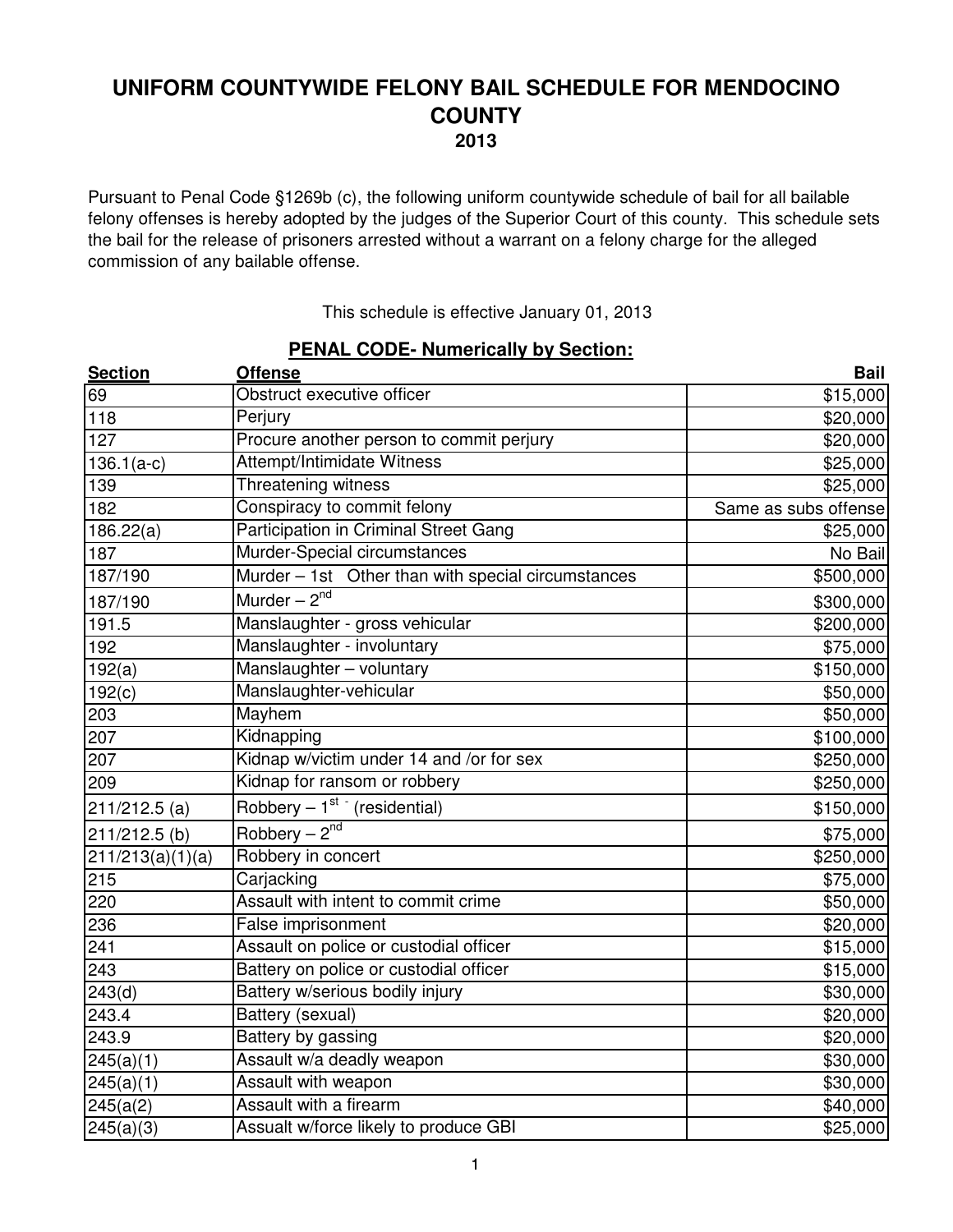**2013**

| $245(c)$ , (d)                             | Assault with deadly weapon on peace officer               | \$50,000    |
|--------------------------------------------|-----------------------------------------------------------|-------------|
| <b>PENAL CODE- Numerically by Section:</b> |                                                           |             |
| <b>Section</b>                             | <b>Offense</b>                                            | <b>Bail</b> |
| 246                                        | Shoot at dwelling or vehicle                              | \$100,000   |
| 261                                        | Rape                                                      | \$100,000   |
| 261.5                                      | Unlawful sexual intercourse                               | \$15,000    |
| 264.1                                      | Rape in concert                                           | \$150,000   |
| 269                                        | Aggravated sexual assault of child                        | \$250,000   |
| 273(a)                                     | Abusing/child endangerment                                | \$25,000    |
| 273(d)                                     | Corporal injury to child                                  | \$25,000    |
| 273.5                                      | Corporal injury to spouse/partner                         | \$25,000    |
| 273.5(2)                                   | Corporal Injury to spouse/partner w/two or more priors    | \$50,000    |
| 278/278.5                                  | Child taking/concealment                                  | \$35,000    |
| 286                                        | Sodomy                                                    | \$50,000    |
|                                            | Sodomy-with victim under 14 & def more than 10 years or   |             |
| 286                                        | in concert, or with force                                 | \$100,000   |
| 288(a)                                     | Lewd act w/child                                          | \$75,000    |
| 288(b)                                     | Lewd act w/child w/force                                  | \$100,000   |
| 288a(b)                                    | Oral copulation                                           | \$50,000    |
|                                            | Oral copulation w/victim under 14 & def more than 10 yrs  |             |
| 288a(c)                                    | or in concert, or with force                              | \$100,000   |
| 288.5                                      | Sexual abuse of child - continuous                        | \$200,000   |
| 289                                        | Penetration by foreign object                             | \$50,000    |
| 289                                        | Penetration by foreign object w/victim under 14 and def   |             |
|                                            | more than 10 yrs or in concert, or with force             | \$100,000   |
| 290                                        | Failure to register as sex offender                       | \$15,000    |
| $311.2(b)$ & (d)                           | Bring obscene matter into/distribute within state         | \$20,000    |
| 311.4                                      | Using minor to assist in distribution                     | \$30,000    |
| 314                                        | Indecent exposure                                         | \$15,000    |
| $368(c)$ , (d), (e), (f)                   | Elder theft/false imprisonment/abuse                      | \$25,000    |
| 368(b)(1), (b)(2)                          | Elder abuse w/GBI or likely to cause GBI                  | \$50,000    |
| 417(b)                                     | Exhibiting a loaded firearm                               | \$15,000    |
| 417(c)                                     | Exhibiting a firearm in the presence of peace officer     | \$25,000    |
| 422                                        | <b>Criminal threats</b>                                   | \$20,000    |
| 451(a)                                     | Arson w/GBI                                               | \$250,000   |
| 451(b)                                     | Arson of inhabited structure/property                     | \$100,000   |
| $451(c)$ & (d)                             | Arson of a structure/forest land                          | \$25,000    |
| 452(a)                                     | Unlawfully causing a fire w/GBI                           | \$30,000    |
| 452(b)                                     | Unlawfully causing a fire of inhabited structure/property | \$20,000    |
| 452                                        | Unlawfully causing a fire-all others                      | \$15,000    |
| 459/460(a)                                 | Burglary-1st degree/residence                             | \$50,000    |
| 459/460(b)                                 | Burglary - 2nd degree                                     | \$15,000    |
| 470/487                                    | Forgery/Counterfeiting/grant theft                        | \$15,000    |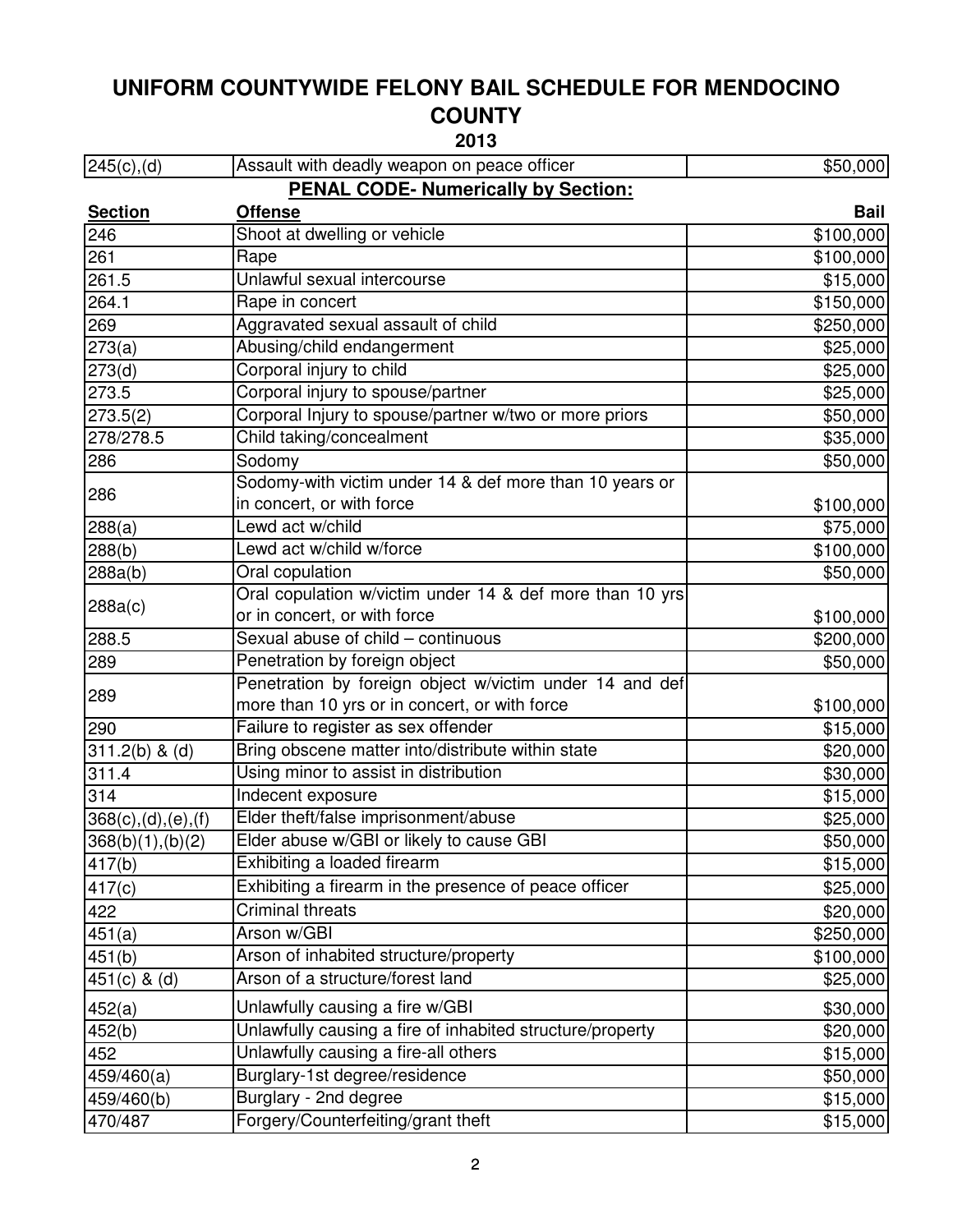| 496            | Possession stolen property                                     | \$15,000     |
|----------------|----------------------------------------------------------------|--------------|
|                | <b>PENAL CODE- Numerically by Section:</b>                     |              |
| <b>Section</b> | <b>Offense</b>                                                 | <b>Bail</b>  |
| 503            | Embezzlement                                                   | \$15,000     |
| 520            | Extortion                                                      | \$15,000     |
| 529-530.5      | False personating                                              | \$15,000     |
| 594            | Vandalism \$400-\$10,000                                       | \$15,000     |
| 594            | Vandalism $> $10,000$ or of a church                           | \$25,000     |
| 597            | Animal cruelty                                                 | \$15,000     |
| 626.9(b)(d)    | Possession of firearm at school                                | \$35,000     |
| 646.9          | Stalking                                                       | \$50,000     |
| 646.9          | Stalking with TRO                                              | \$75,000     |
| 664            | Attempt to commit crime                                        | attempted    |
| 664/187        | Attempted murder - 1 <sup>st</sup>                             | \$250,000    |
| 664/187        | Attempted murder - 2 <sup>nd</sup>                             | \$125,000    |
| 666            | Petty theft w/prior                                            | \$15,000     |
| 1320           | Failure to appear -Add to bail for crime                       | Add \$15,000 |
| 4532(a)        | Escape from jail on misdemeanor charge                         | \$25,000     |
| 4532(a)        | Escape from jail on misdemeanor charge with force              | \$50,000     |
| 4532(b)        | Escape from jail on felony charge                              | \$50,000     |
| 4532(b)        | Escape from jail on felony charge with force                   | \$75,000     |
| 4572-4573      | Smuggling drugs/alcohol into jail                              | \$15,000     |
| 4574           | Smuggling firearm/deadly weapon/tear gas weapon                | \$50,000     |
| 20310          | Air gauge knife                                                | \$15,000     |
| 21110          | <b>Ballistic knife</b>                                         | \$15,000     |
| 20410          | Belt buckle knife                                              | \$15,000     |
| 22210          | Leaded cane, billy, blackjack, sandbag, sandclub, sap, sandbag | \$15,000     |
| 30210(a)       | Flechette dart                                                 | \$15,000     |
| 30210(b)       | Bullet with explosive agent                                    | \$15,000     |
| 24310          | Camouflaging firearm container                                 | \$15,000     |
| 24410          | Cane gun                                                       | \$15,000     |
| 20510          | <b>Cane Sword</b>                                              | \$15,000     |
| 24510          | Firearm not immediately recognizable as a firearm              | \$15,000     |
| 20610          | Lipstick case knife                                            | \$15,000     |
| 21810          | <b>Metal Knuckles</b>                                          | \$15,000     |
| 19200(a)       | Metal Military practice/metal replica hand grenade             | \$15,000     |
| 32900          | Multiburts trigger activator                                   | \$15,000     |
| 22010          | Nunchaku                                                       | \$15,000     |
| 20710          | Shobi-zue                                                      | \$15,000     |
| 33215          | Short-barreled rifle, short barrelled shotgun                  | \$15,000     |
| 22410          | Shuriken                                                       | \$15,000     |
| 31500          | Unconventional pistol                                          | \$15,000     |
| 24610          | Undetectable firearm                                           | \$15,000     |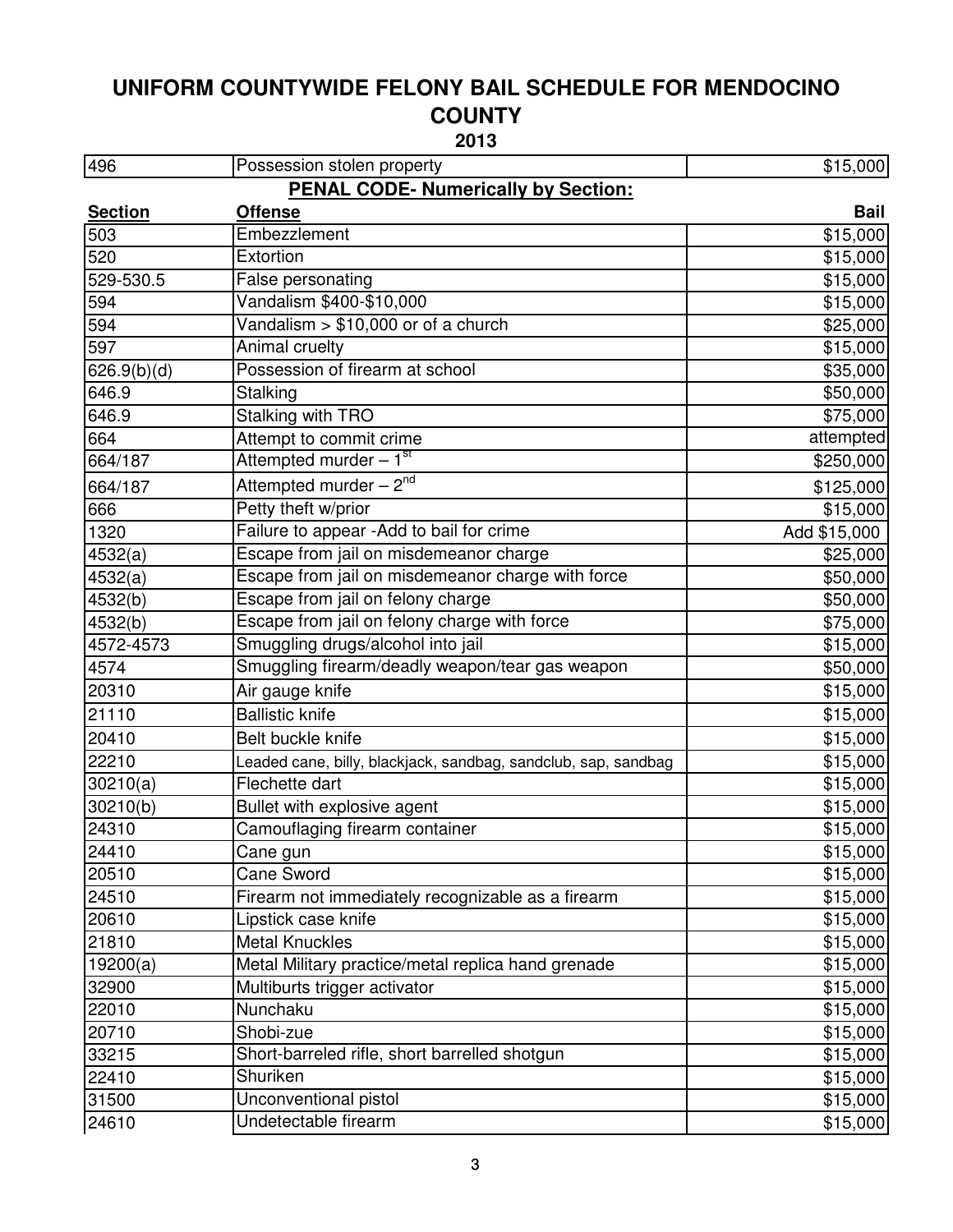| 24710              | Wallet gun                                                     | \$15,000  |
|--------------------|----------------------------------------------------------------|-----------|
| 20910              | Writing pen knife                                              | \$15,000  |
| 33600              | Zip gun                                                        | \$15,000  |
| 32310              | Large capacity magazine                                        | \$15,000  |
| 19100              | Explosive substance                                            | \$15,000  |
| 21310              | Dirk/dagger                                                    | \$15,000  |
| 19200(b)           | Replica handgrenade by criminal street gang                    | \$15,000  |
| 21710              | Composite knuckles of hard wooden knuckles                     | \$15,000  |
| 17505              | Unlawful advertisement and sale of firearm                     | \$15,000  |
| 29800(a)(1)        | Ex-felon with a firearm                                        | \$25,000  |
| 29800(b)           | Ex-felon of violent crimes owns or possess firearm             | \$25,000  |
|                    | of<br>certain<br>misd<br>Convicted<br>within<br>10yrs-         |           |
| 29805              | own/possess/rec/purchases a firearm                            | \$25,000  |
|                    | Condition of probation-owns, possess, controls, receives       |           |
| 29815(a)           | or purchases a firearm                                         | \$25,000  |
|                    | Cannot own or possess firearm until age 30 if meets            |           |
| 29820(b)           | requirements                                                   | \$25,000  |
| 29825(a)           | Violation of TRO/PO, purchases or receives a firearm           | \$25,000  |
| 29900(a)(1)        | Felony possession of a firearm, prior conviction               | \$25,000  |
|                    | Felony possession of a firearm prior adult conviction for      |           |
| 29900(b)(1)        | juvie                                                          | \$25,000  |
| 25400(a)(1)        | Carrying a concealed firearm-vehicle driver                    | \$15,000  |
| 25400(a)(2)        | Carrying a concealed firearm-upon a person                     | \$15,000  |
| 25400(a)(3)        | Carrying a concealed firearm-vehicle occupants                 | \$15,000  |
| 25850(a)           | Carrying a loaded firearm in public (person or vehicle)        | \$15,000  |
|                    | Driver/owner permit another person to bring or carry a         |           |
| 26100(a)           | firearm in vehicle                                             | \$35,000  |
|                    |                                                                |           |
| 26100(b)           | Driver/owner allows someone to discharge gun in vehicle        | \$35,000  |
|                    | Driver/owner allows someone to discharge firearm at a          |           |
| 26100 <sup>©</sup> | person not occupying the vehicle                               | \$35,000  |
|                    |                                                                |           |
| 30600(a)           | Transport, import, manufacture assault weapon/.50 BMG          | \$15,000  |
| 30605(a)           | Possession of assault weapon                                   | \$15,000  |
| 30610(a)           | Possession of a .50 BMG                                        | \$15,000  |
| 18710(a)           | Destructive device - possession                                | \$25,000  |
| 18725(a)           | Destructive device - possession in common carrier              | \$50,000  |
| 18715(a)(1)        | Destructive device - possession in public                      | \$50,000  |
|                    | Destructive device - w/intent to injure, intimidate or terrify |           |
| 18740              | or wrongfully injure or destroy property                       | \$75,000  |
| 18730              | Destructive device - sale of                                   | \$50,000  |
| 18745              | Destructive device - w/intent to murder                        | \$500,000 |
| 18750              | Destructive device - causing injury                            | \$250,000 |
| 18755(b)           | Destructive device - causing mayhem                            | \$250,000 |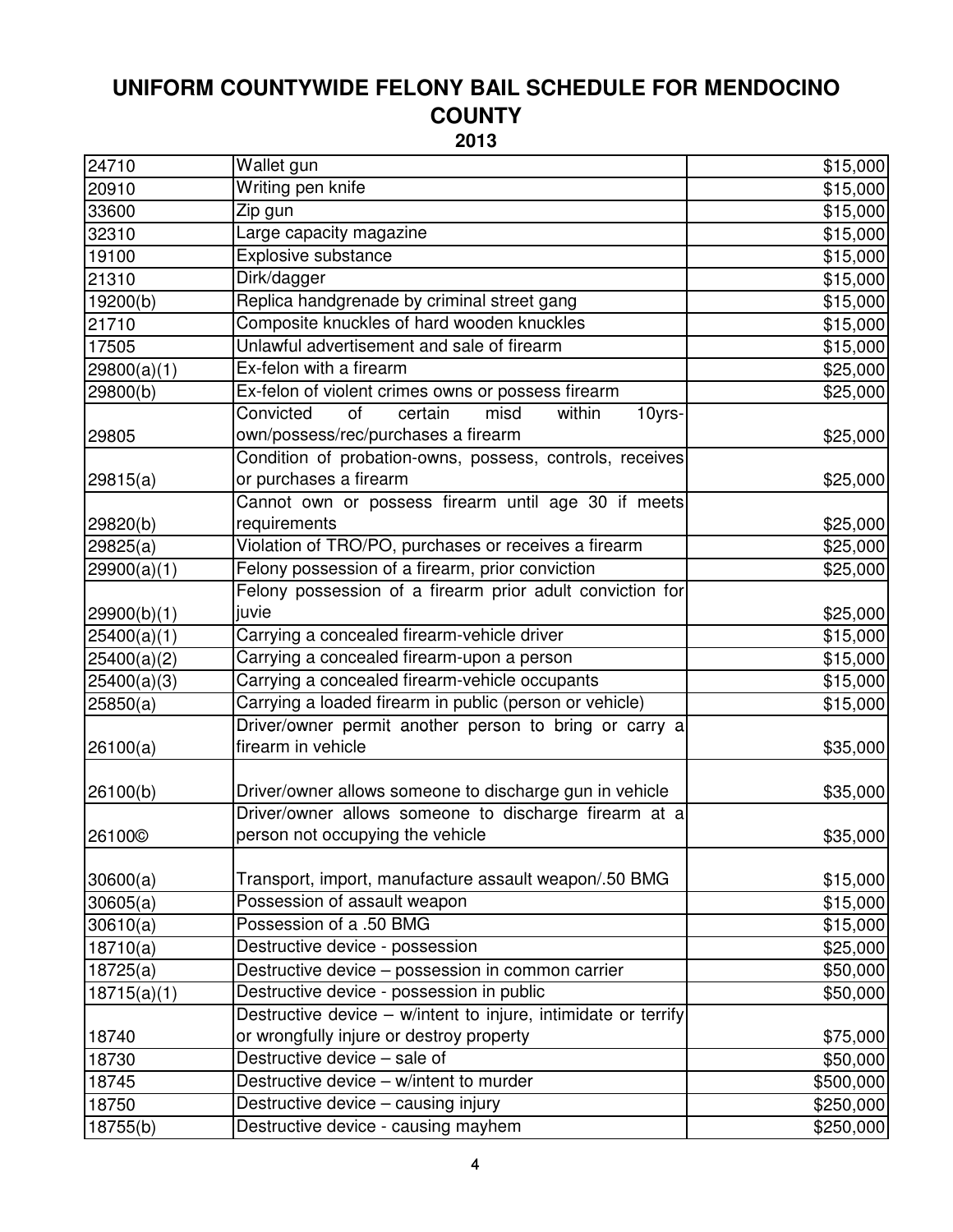**2013**

| 18720       | Possess materials to make destructive device                 | \$25,000 |
|-------------|--------------------------------------------------------------|----------|
| 18715(a)(2) | Destructive Device-Possession in public                      | \$50,000 |
| 18715(a)(3) | Destructive Device-Possession in or near habitation          | \$50,000 |
|             | Destructive Device-Possession in or near aircraft, railway,  |          |
|             | passenger train, car, cable road, cable car, vessel carrying |          |
| 18715(a)(4) | passengers for hire.                                         | \$50,000 |
|             | Destructive Device in any public place ordinarily passed by  |          |
| 18715(a)(5) | human beings.                                                | \$50,000 |

#### **HEALTH AND SAFETY CODE**

| <b>Section</b> | <b>Offense</b>                                         | <b>Bail</b> |
|----------------|--------------------------------------------------------|-------------|
| 11350, 11377   | Possess controlled substance                           | \$10,000    |
| 11351, 11378   | Possess for sale - controlled substance                |             |
|                | -one ounce or less                                     | \$25,000    |
|                | -more than an ounce                                    | \$40,000    |
|                | -more than a pound                                     | \$100,000   |
| 11352, 11379   | Sell/transport controlled substance                    |             |
|                | -one ounce or less                                     | \$35,000    |
|                | -more than an ounce                                    | \$50,000    |
|                | -more than a pound                                     | \$100,000   |
| 11353          | Adult inducing minor to commit c.s. violation          | \$50,000    |
| 11357(a)       | Possess concentrated cannabis                          | \$5,000     |
| 11358          | Cultivation of marijuana                               |             |
|                | -100 plants or less                                    | \$10,000    |
|                | -more than 100 plants                                  | \$20,000    |
| 11359          | Possess for sale - marijuana                           | \$25,000    |
| 11360(a)       | Sell/transport marijuana                               |             |
|                | -four pounds or less                                   | \$15,000    |
|                | -more than four pounds                                 | \$30,000    |
|                | -more than twenty pounds                               | \$50,000    |
| 11361          | Adult inducing minor to commit marijuana violation     | \$50,000    |
| 11366          | Maintenance of location for use of c.s.                | \$15,000    |
| 11366.5        | Maintenance of location for storage, sales of c.s.     | \$15,000    |
| 11366.6        | Maintaining a place - fortified                        | \$30,000    |
| 11370.9        | Cash proceeds in excess of \$25,000                    | \$20,000    |
| 11379.5        | Sell or transport PCP                                  | \$35,000    |
| 11379.6        | Manufacture PCP or meth                                | \$150,000   |
| 11379.6        | Manufacture hash oil                                   | \$50,000    |
| 11380          | Adult inducing minor to commit non-narcotic controlled |             |
|                | substance violation                                    | \$50,000    |
| 11383          | Processing precursors                                  | \$50,000    |
|                | <b>VEHICLE CODE</b>                                    |             |
| 10851          | Theft of a vehicle                                     | \$15,000    |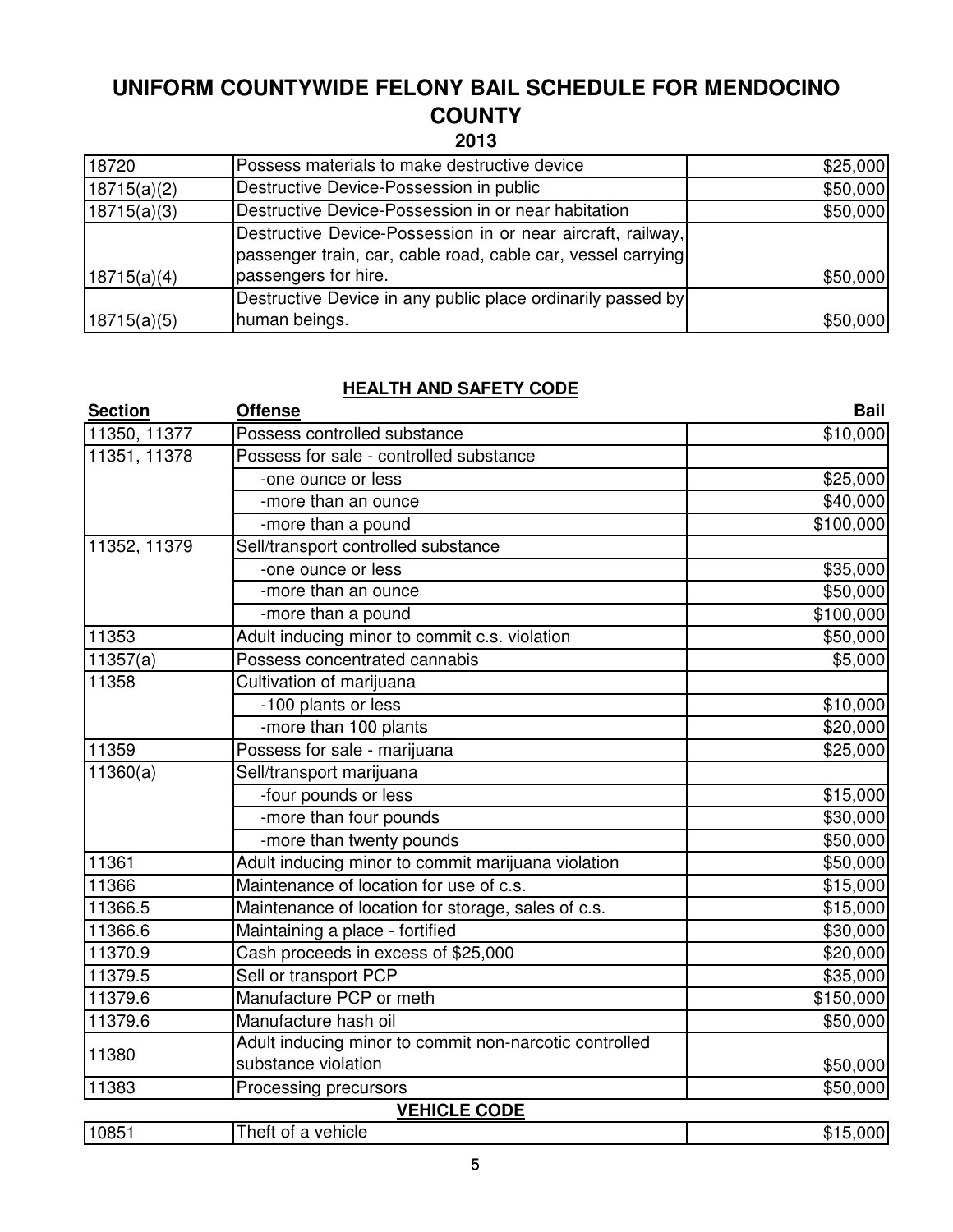| 20001          | Hit and run w/injury                          | \$50,000  |
|----------------|-----------------------------------------------|-----------|
| 23104          | Reckless driving w/bodily injury              | \$30,000  |
| 23152, 23550.5 | DUI w/ 3+ or specified priors                 | \$50,000  |
| 23153 a/b      | DUI w/injury                                  | \$30,000  |
| 23153 a/b      | DUI w/injury & any prior DUI offense          | \$50,000  |
| 2800.2         | Evading a peace officer with reckless driving | \$35,000  |
| 2800.3         | Evading a peace officer with death or injury  | \$100,000 |

#### **SCHEDULE OF ADDITIONAL BAIL ENHANCING FACTORS**

| <b>Section</b>  | <b>Offense</b>                                        | <b>Bail</b> |
|-----------------|-------------------------------------------------------|-------------|
| 186.22(b)       | Any crime with gang enhancements                      | \$25,000    |
| 422.75          | Commission of hate crime                              | \$25,000    |
| 667(a)          | Prior serious felony conviction                       | \$25,000    |
| 667.5(b)        | Prior prison term                                     | \$10,000    |
| 667.5(c)1170.12 | One strike prior                                      | \$100,000   |
|                 | Two strike priors w/curent non-serious/violent felony | \$250,000   |
|                 | Two strike priors with current serious/violent felony | \$500,000   |
| 667.61          | One Strike sex offense                                | \$500,000   |
| HS 11370.2      | Prior commercial controlled substance offense         | \$45,000    |
| 12022(a)(1)     | Committing or Attempting felony armed                 | \$25,000    |
| 12022(b)        | Personal use of deadly/dangerous weapon               | \$25,000    |
| 12022(c)        | Personally armed w/firearm                            | \$50,000    |
| 12022(d)        | Another person armed with firearm                     | \$25,000    |
| 12022.1         | Offenses committed while released on bail             | \$25,000    |
| 12022.5         | Use of firearm/assault weapon/machinegun              | \$50,000    |
| 1022.53(b)      | Personally uses a firearm committing a felony         | \$100,000   |
| 12022.53(c)     | Discharges a firearm in commission of felony          | \$250,000   |
| 12022.53(d)     | Discharge firearm causes GBI/death                    | \$500,000   |
| 12022.7         | Infliction of GBI                                     | \$25,000    |
|                 | On felony probation/parole                            | No Bail     |

For **any felony charge**, which is **not listed** on this schedule, the bail shall be:

| <u>Bail</u> |
|-------------|
| \$15,000    |
| \$20,000    |
| \$25,000    |
| \$30,000    |
| \$35,000    |
| \$50,000    |
|             |

If a prisoner has been arrested on more than one felony charge or on a felony and a misdemeanor